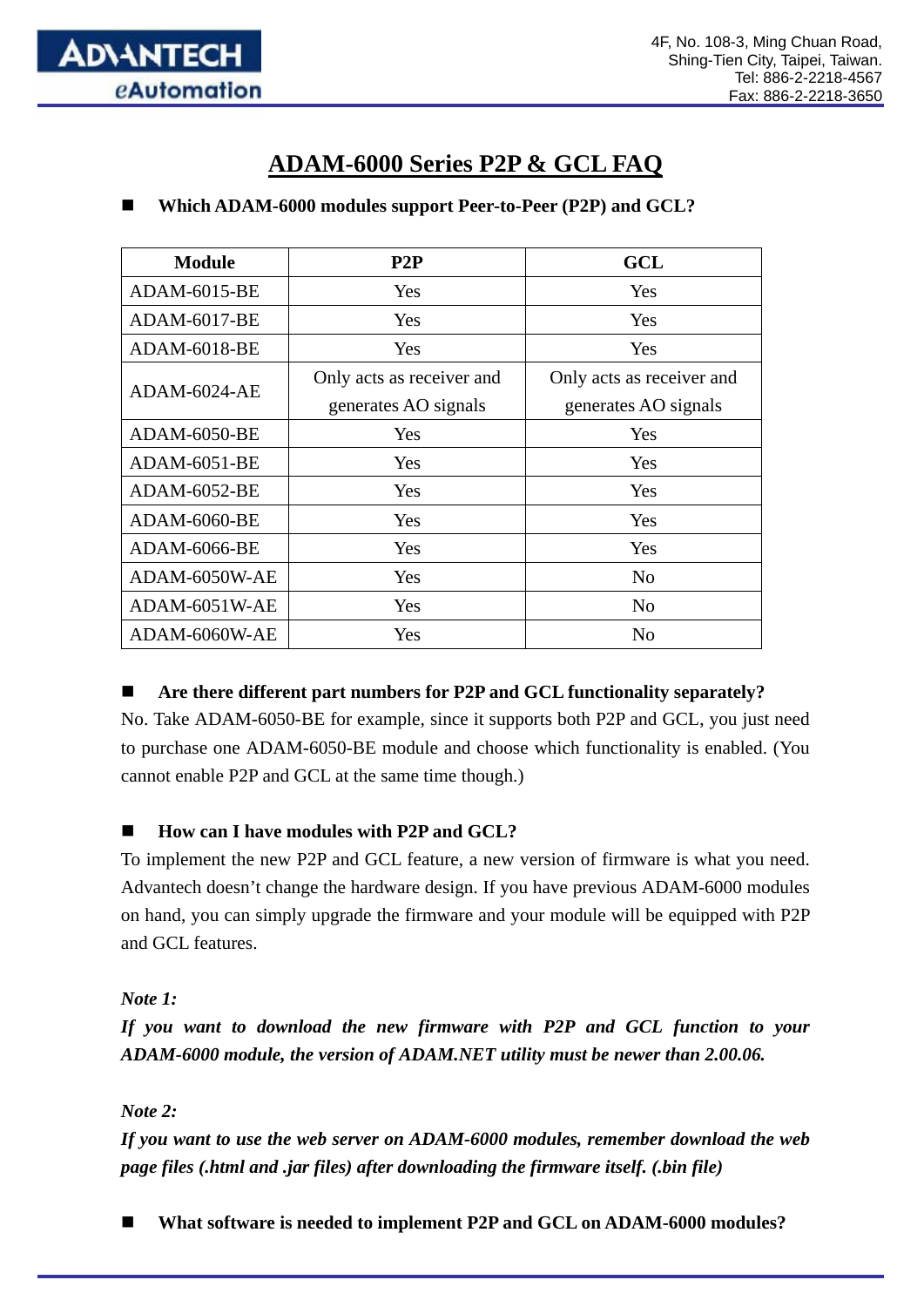You just need to have the new version of firmware and ADAM.NET utility. You can download the new firmware to your ADAM-6000 module through the ADAM.NET utility. Then you can configure all related settings in the ADAM.NET utility.

**What is the pricing for the upgraded version of ADAM-6000 modules?** 

Advantech doesn't change the pricing of ADAM-6000 modules when P2P and GCL functionality is included. So the price of an ADAM-6000 module with P2P and GCL is the same as before.

#### **Where can I find the new firmware and ADAM.NET utility?**

Advantech's support website:<http://support.advantech.com.tw/support/default.aspx> Search for an ADAM-6000 module, and download the firmware and ADAM.NET utility from the *BIOS* and *Utility* tab.

## **What version of firmware and ADAM.NET Utility will support P2P and GCL?**

To support P2P, your firmware should be newer than 3.01.

To support GCL, your firmware should be newer than 4.01.

For ADAM-6024, firmware should be newer than 3.01 to act as a receiver of P2P and GCL. For the ADAM.NET utility, we recommend any version higher than 2.00.06.

## **Is the new firmware compatible with previous hardware?**

Yes, you can download the new firmware to the previous hardware.

## **Is there any documentation to describe how to use P2P and GLC?**

Detailed descriptions on how to configure P2P and GCL is in Chapter 5 and Chapter 7 of the ADAM-6000 Series User Manual. This manual can be downloaded from the Advantech support website. ([http://support.advantech.com.tw/support/default.aspx\)](http://support.advantech.com.tw/support/default.aspx) You can search the ADAM-6000 module name, and download the ADAM-6000 Series User Manual from the *Manual* tab.

## ■ Are there any examples of GCL configurations?

There are several GCL application examples described in Chapter 7 of the ADAM-6000 Series User Manual. When you download the ADAM.NET utility from the Advantech support website ([http://support.advantech.com.tw/support/default.aspx\)](http://support.advantech.com.tw/support/default.aspx), related GCL example project files will be downloaded together.

■ What is the response time for P2P and GCL?

**P2P:** For wired modules, the execution time to transfer data from input to output module is less than 1.2 milliseconds. As for wireless modules, the execution time to transfer data from input to output module will be less than 30 milliseconds with Ad hoc mode.